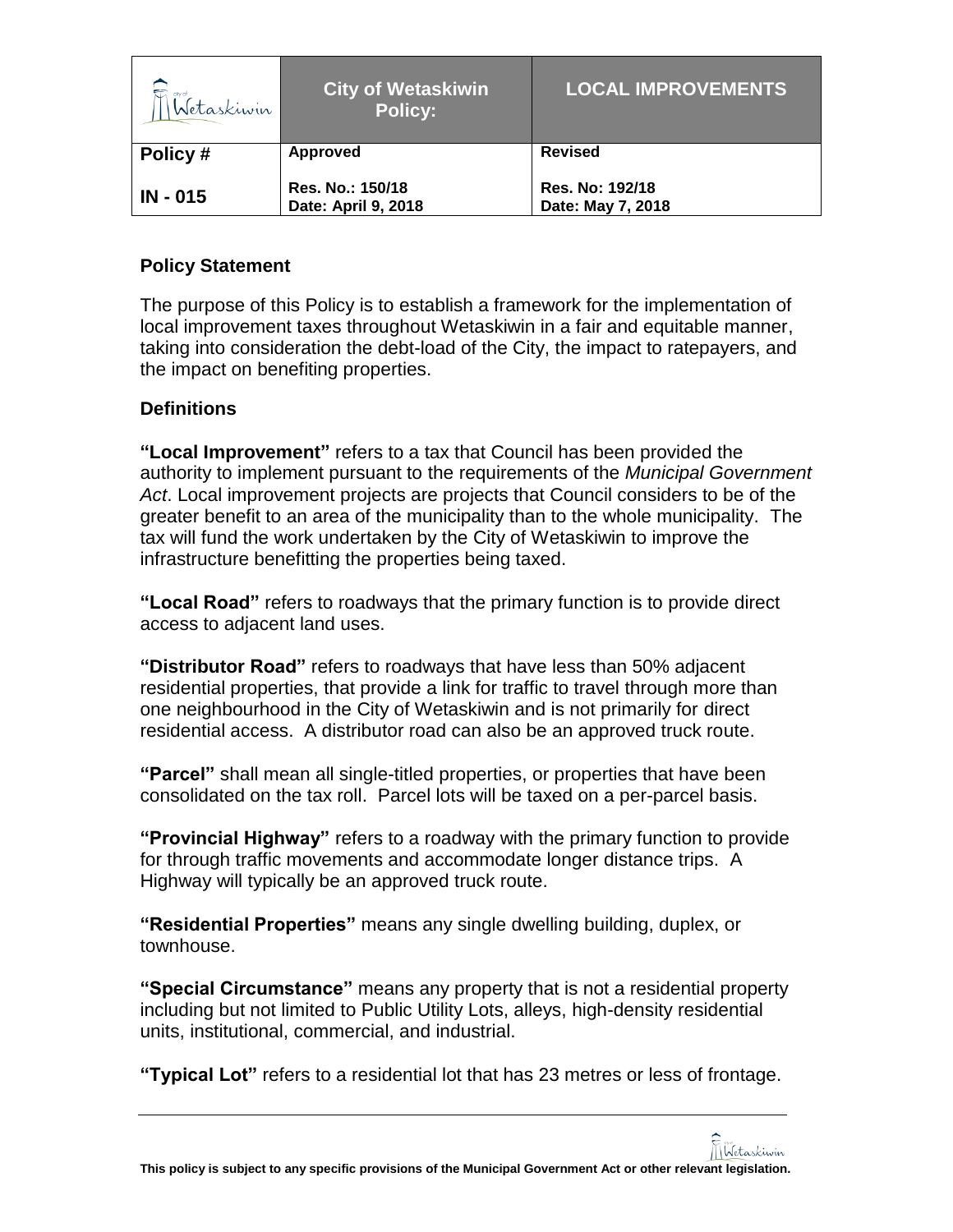Wetaskiwin

**"Major Truck Route"** refers to roads that are designated truck routes that also connect to provincial highways and that do not have direct residential access.

## **Standards**

- 1. For the purpose of this policy, all roads in Wetaskiwin have been classified in the following groupings:
	- (a) Provincial Highway
	- (b) Distributor Road
	- (c) Major Truck Route
	- (d) Local Roads
- 2. Schedule A identifies roadway classifications for Provincial Highways, Distributor Roads and Major Truck Routes. All other roads in the City are deemed Local Roads for the purpose of this policy.
- 3. Local Improvement levies will be initiated by the City of Wetaskiwin for the full reconstruction of the following municipal infrastructure:
	- (a) Curb and gutter
	- (b) Sidewalks
	- (c) Roadways

The City will include in the costs, replacement of private driveways and aprons, private sidewalk connection, and landscaping that is damaged or removed as part of the project. The property owner will be responsible for the costs of additional improvements that are adjacent to the work such as the remaining sidewalk, driveway or landscaping, etc.

4. Cost allocations for these local improvement projects will be levied as follows:

| <b>Road Designation</b>   | <b>City's Allocation</b> | <b>Property Owner's Allocation</b> |
|---------------------------|--------------------------|------------------------------------|
| Highway                   | 100%                     | 0%                                 |
| <b>Major Truck Routes</b> | 100%                     | 0%                                 |
| <b>Distributors</b>       | 75%                      | 25%                                |
| ∟ocal                     | 50%                      | 50%                                |

- 5. Local Improvement bylaws for the lane paving and median cuts anywhere within the City shall be 100% funded by property owners.
- 6. Local Improvement bylaws for the purchase and installation of decorative street lights, over and above the cost of standard lighting outlined in the design standards, anywhere within the City with the exception of Highways and Major Truck Routes shall be 100% funded by property owners.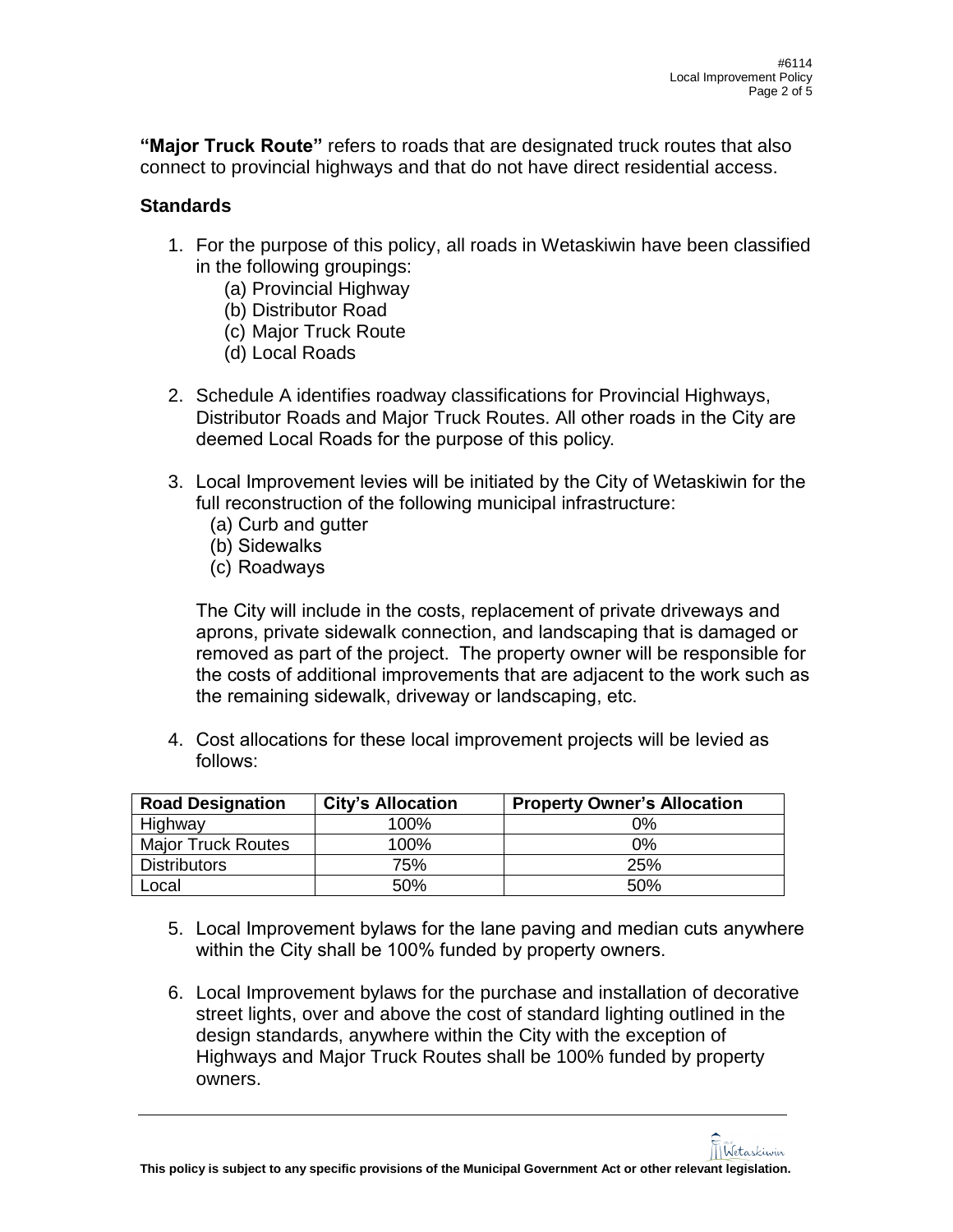- 7. The City must prepare a Local Improvement Plan in accordance with the *Municipal Government Act* (MGA) whether initiated by the City or by the Property Owners.
- 8. In accordance with the MGA, if more than 2/3 or 67% of the benefiting property owners representing at least 50% of the assessed value of the local improvement area file a sufficient petition against the proposed local improvement, the City will not proceed with the project. If such a sufficient petition is received, the proposed redevelopment will be moved to the bottom of the City's road redevelopment priority list.

### **Guidelines for Improvement Assessment**

All properties, not including Highways and Major Truck Routes that benefit from the improvement may be assessed a local improvement tax. Assessments to properties will be calculated as follows:

### **Residential Properties**

Residential properties will be assessed based on a per-parcel basis unless the frontage of the lot is greater than 23 metres. If the property is greater than 23 metres it will be assessed an additional per-metre cost up to a maximum of 150% of the typical residential parcel.

#### **Special Circumstances**

All instances that are not considered residential in this policy will be considered special circumstances and will be assessed on a per-metre of frontage basis.

In cases where there is mixed land use, the contribution for residential properties will be calculated by developing a per-metre rate as if all the parcels in the local improvement area have a 15.24 metre frontage. The per-metre rate is then applied to the typical residential properties as per the Residential Property calculation method. The total residential contribution is then removed from the total property owner's allocation and the remaining balance is calculated and taxed based on a per-metre frontage rate.

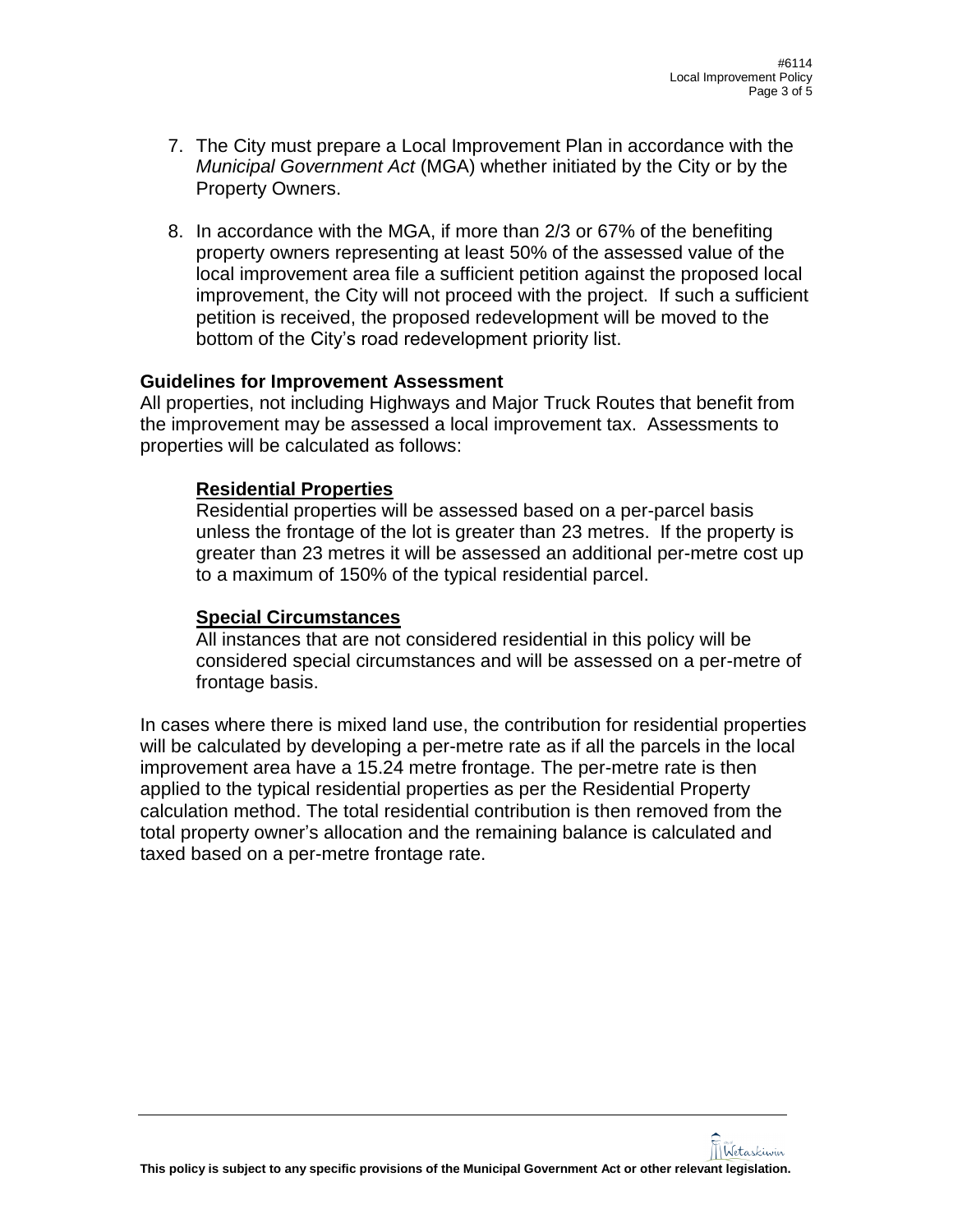**SCHEDULE A**



| Legend |                    |
|--------|--------------------|
|        | Provincial Highway |
|        | Distributor Road   |

ibutor Road Major Truck Route Municipal Boundary  $+ + + + + +$ Railway